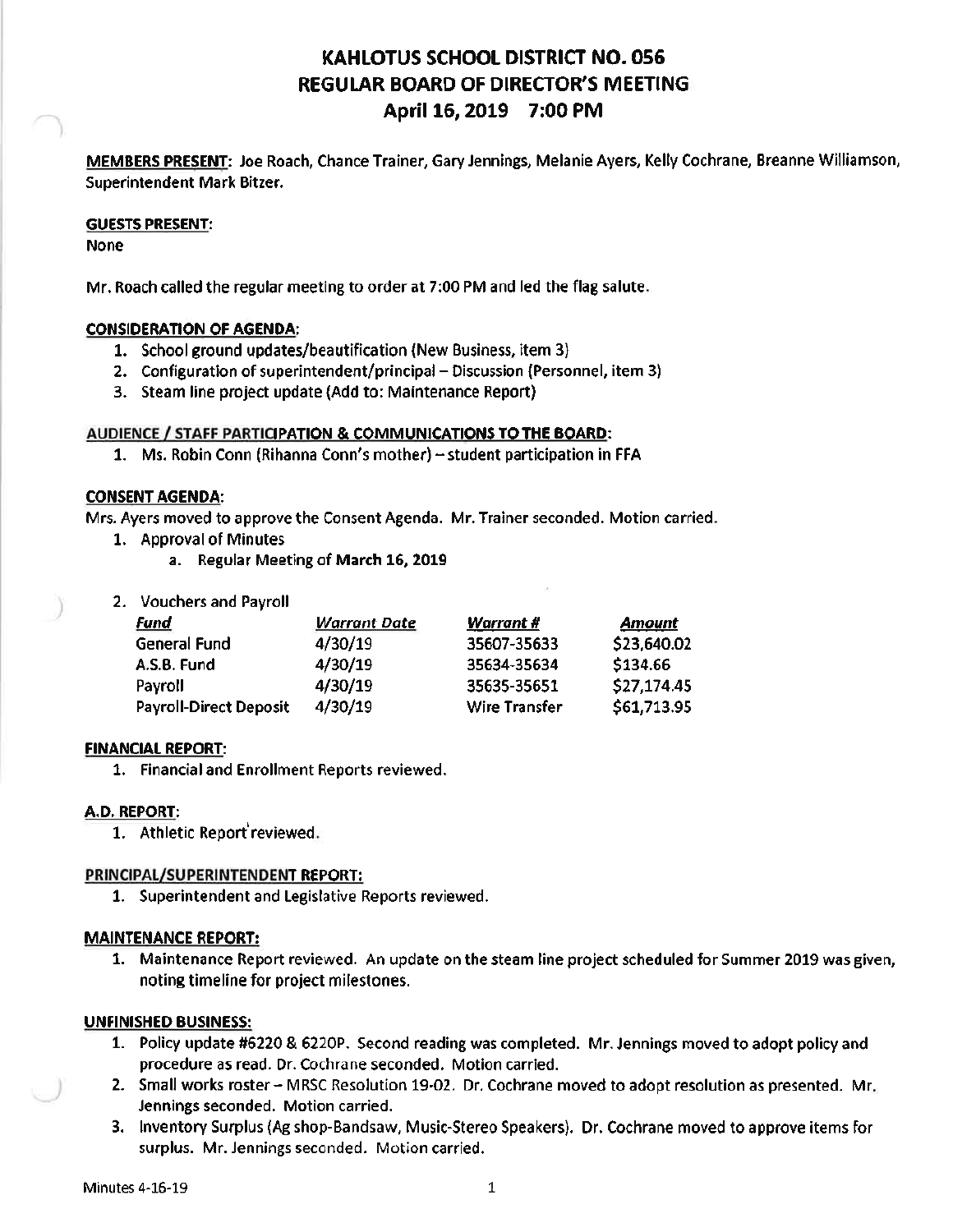- 4. 19-20 School year calendar. Mr. Jennigns moved to adopt the 19-20 calendar as presented at the last board meeting. Mr. Trainer seconded. Motion carried.
- 5. Elementary re-alignment. Mr. Bitzer reported discussing re-alignment options with the elementary staff. They agreed to the following: K-1, 2-3, 4-5-6. A discussion was held on preschool position and benefits of a certificated vs non-certificated teacher. Cost options will be researched and presented to the Board at the next meeting.

#### **NEW BUSINESS:**

- 1. Cancelled Warrant #35565 Connell Grange. Mr. Trainer moved to accept the cancelled warrant. Mrs. Ayers seconded. Motion carried.
- 2. Policy & procedure updates First reading: 3210, 3205, 3205P, 5010P, 5011P. First reading was completed by Chairman Roach for above policies and procedures.
- 3. School ground updates/beautification. Discussion was held on planting trees for Arbor Day.

#### **PERSONNEL:**

- 1. Letter of Resignation Superintendent/Principal. Mr. Jennings moved to accept Mark Bitzer's letter of resignation as superintendent/principal, effective June 30, 2019. Mrs. Ayers seconded. Motion carried.
- 2. Letter of interest Business CTE Position. Mr. Brent White submitted a letter of interest for the 19-20 **Business CTE position.**
- 3. Configuration of superintendent/principal Discussion. Mr. Bitzer is interested in continuing the principal position. Discussion continued on advertising options for superintendent. Dr. Cochrane moved that the district search for a part-time Superintendent with the positon beginning July 1, 2019. Mr. Jennings seconded. Motion carried.

The regular meeting was adjourned at 8:30pm

**EXECUTIVE SESSION:** None.

attest Secretary of the Boar

Chairman, Board of Directors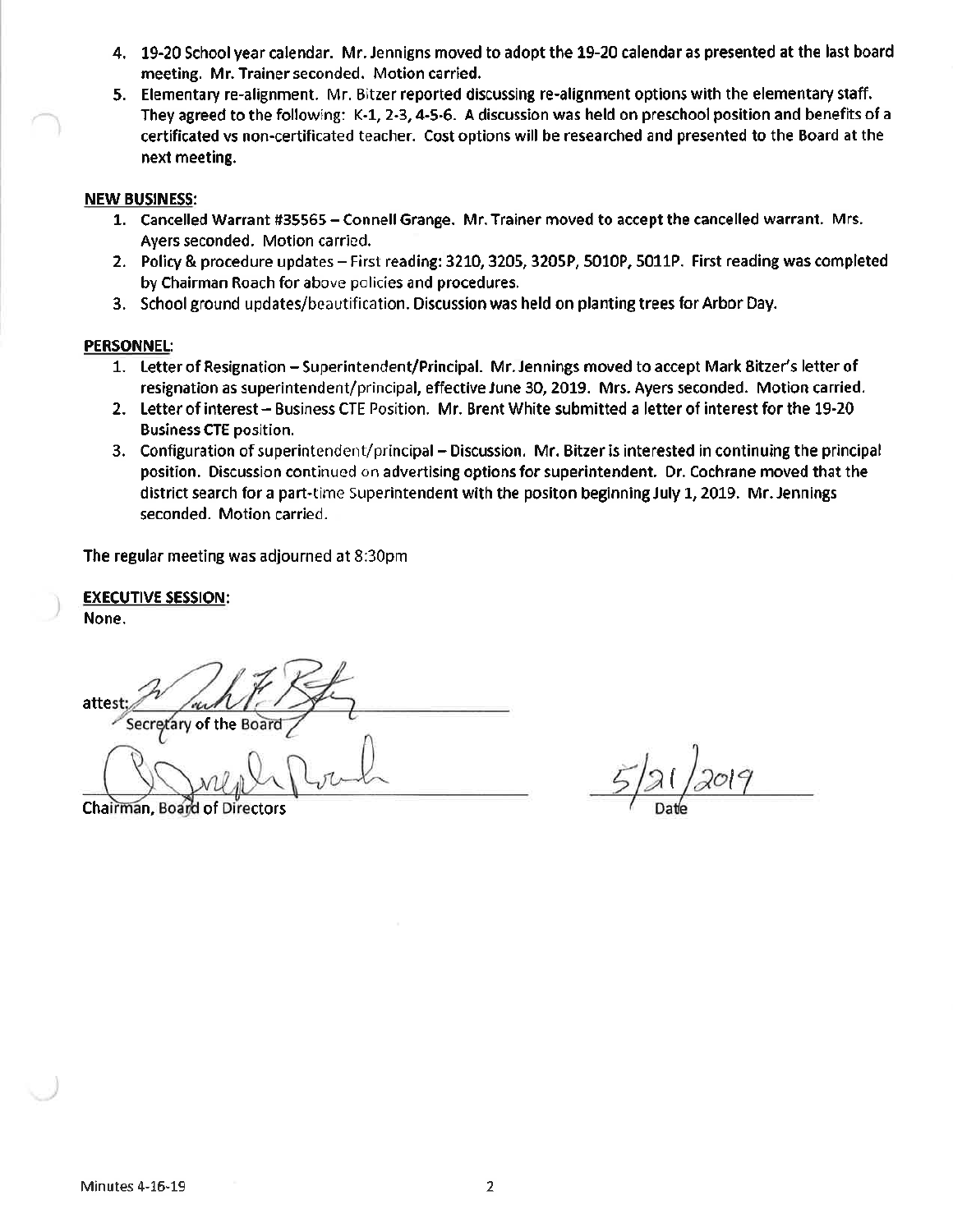# **KAHLOTUS SCHOOL DISTRICT NO. 056 REGULAR BOARD OF DIRECTOR'S MEETING** August 15, 2019 7:00 PM

MEMBERS PRESENT: Joe Roach, Chance Trainer, Gary Jennings, Melanie Ayers, Kelly Cochrane, Breanne Williamson, Superintendent Gregg Taylor.

#### **GUESTS PRESENT:**

None.

Mr. Roach called the regular meeting to order at 7:00 PM and led the flag salute.

#### **CONSIDERATION OF AGENDA:**

Evaluate the performance of a public employee (Executive, item 1, length: 20 minutes)

#### AUDIENCE / STAFF PARTICIPATION & COMMUNICATIONS TO THE BOARD:

None.

#### **CONSENT AGENDA:**

Mrs. Ayers moved to approve the Consent Agenda. Mr. Trainer seconded. Motion carried.

- 1. Approval of Minutes
	- a. Regular Meeting of July 30, 2019
- 2. Vouchers and Payroll

| Fund                   | <b>Warrant Date</b> | <b>Warrant</b> # | <b>Amount</b> |
|------------------------|---------------------|------------------|---------------|
| General Fund           | 8/5/19              | 35798            | \$226.78      |
| General Fund           | 8/30/19             | 35799-35819      | \$27,621.30   |
| Capital Projects Fund  | 8/30/19             | 35820-35823      | \$174,143.86  |
| Capital Projects Fund  | 8/30/19             | 35824            | \$18,062.06   |
| Payroll                | 8/30/19             | 35825-35842      | \$35,090.55   |
| Payroll-Direct Deposit | 8/30/19             | Wire Transfer    | \$64,191.22   |

#### DEPARTMENTAL REPORT REVIEW:

- 1. Financial and Enrollment Reports
- 2. Athletic Report
- 3. Principal/Superintendent and Legislative Reports
- 4. Maintenance Report

#### **UNFINISHED BUSINESS:**

1. None

#### **NEW BUSINESS:**

1. District Goal Setting. Mr. Taylor discussed with the board the District goals planned for the 19-20 school year.

#### **PERSONNEL:**

1. None.

The regular meeting was adjourned at 7:35pm;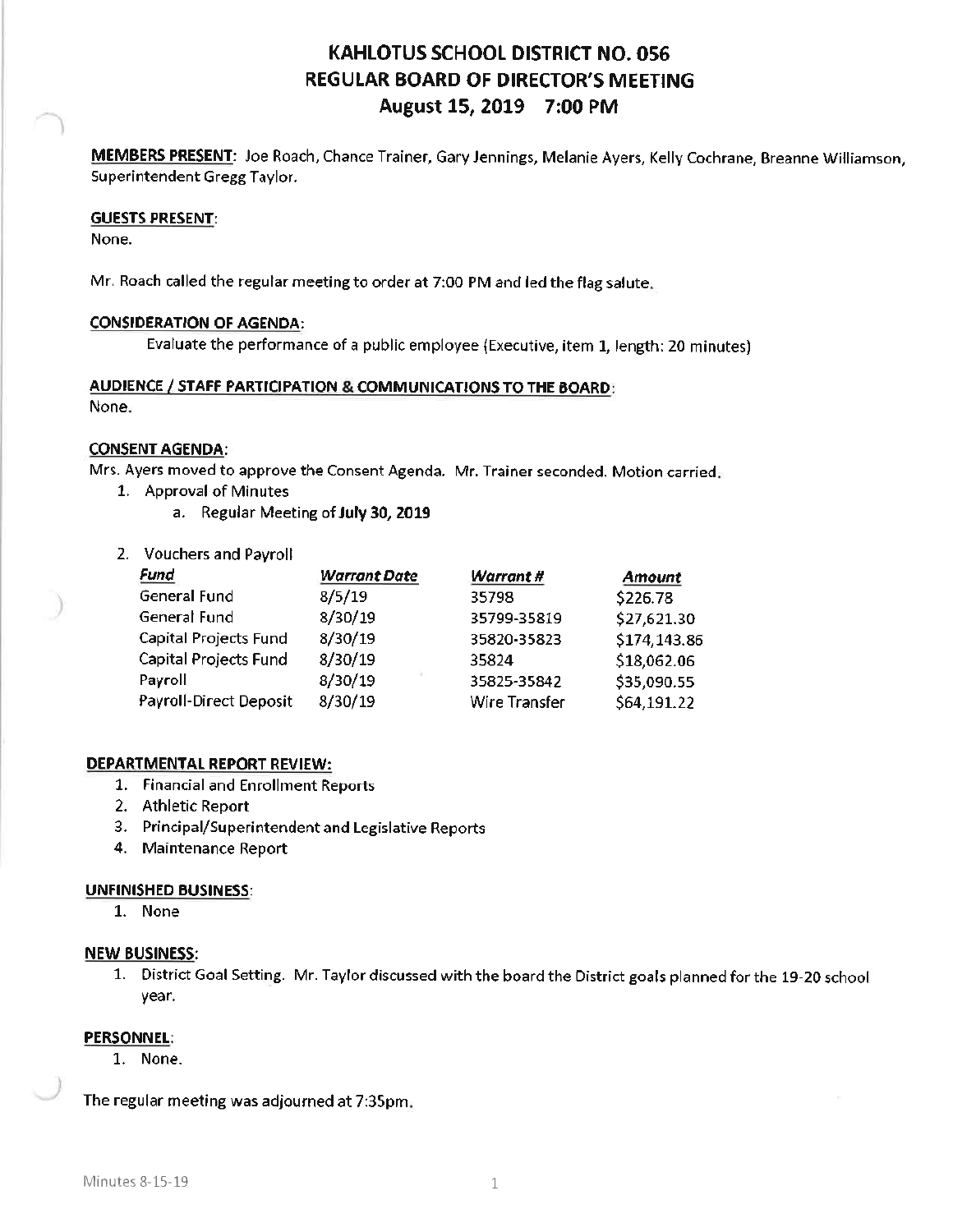## **EXECUTIVE SESSION:**

A twenty (20) minute executive session was held from 7:35pm-7:55pm to evaluate the performance of a public employee.

attest: Secretary of the Board

Chairman, Board of Directors

 $9(7)$  $\log$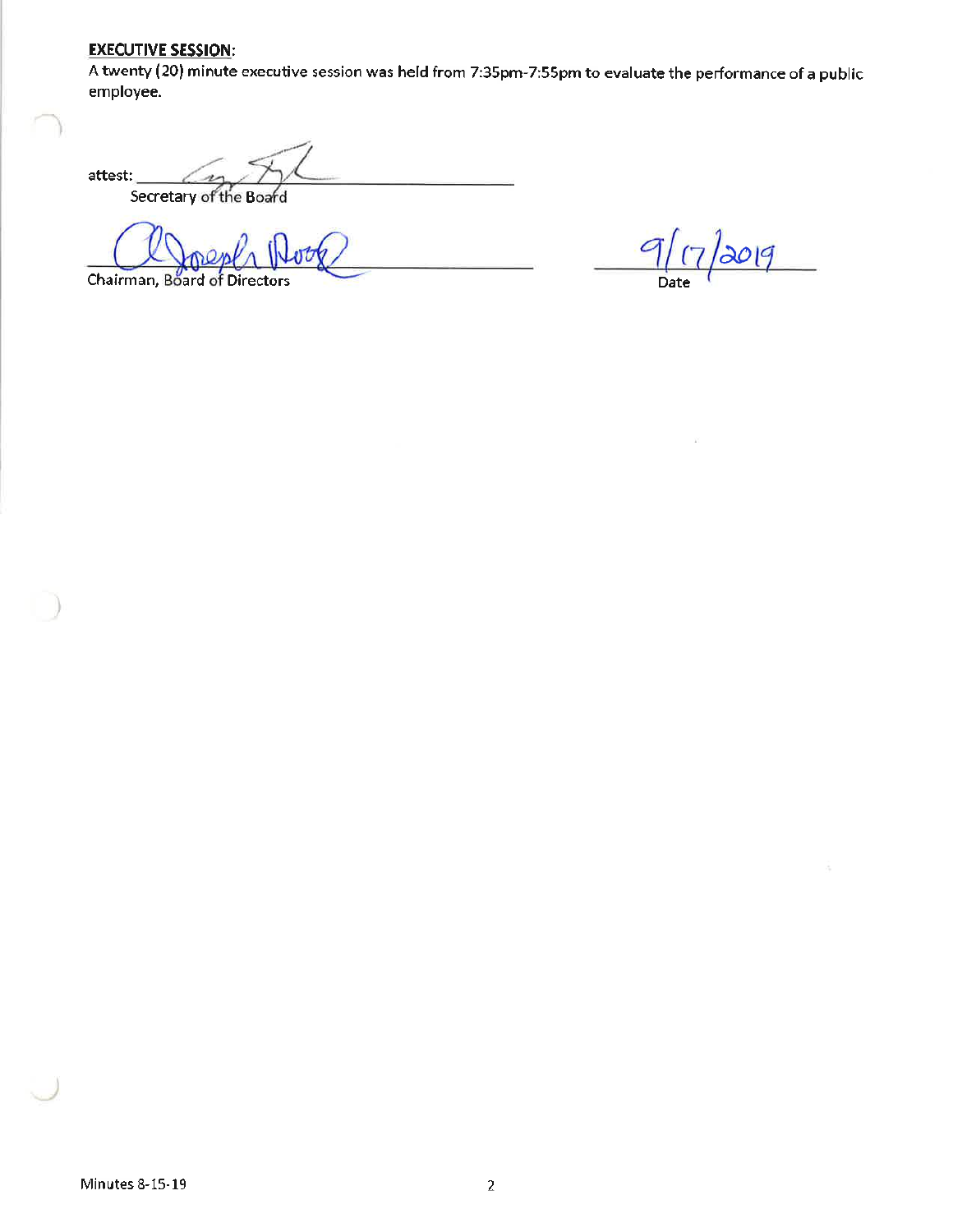## **KAHLOTUS SCHOOL DISTRICT NO. 056 REGULAR BOARD OF DIRECTOR'S MEETING** December 17, 2019 6:00 PM

MEMBERS PRESENT: Joe Roach, Gary Jennings, Melanie Ayers, Chance Trainer, Kelly Cochrane, Breanne Williamson, Superintendent Gregg Taylor.

#### **GUESTS PRESENT:**

None.

Mr. Roach called the regular meeting to order at 6:00 PM and led the flag salute.

#### **BOARD MEMBER UPDATES:**

- 1. Oaths of Office. Melany Ayers and Joe Roach were sworn in as continuing board members.
- 2. Annual Reorganization of Board.
	- a. Mr. Trainer nominated Dr. Cochrane for the Board Chairman position. Mr. Roach seconded. Motion carried.
	- b. Mr. Jennings nominated Mr. Roach for the Vice Chairman position. Mrs. Ayers seconded. Motion carried.
	- c. Mr. Roach nominated Mr. Trainer for the WIAA Representative position. Mr. Jennings seconded. Motion carried.
	- d. Mr. Roach nominated Mr. Jennings for the Legislative Representative position. Mr. Trainer seconded. Motion carried.

#### **CONSIDERATION OF AGENDA:**

#### **AUDIENCE / STAFF PARTICIPATION & COMMUNICATIONS TO THE BOARD:** None.

#### **CONSENT AGENDA:**

Mrs. Ayers moved to approve the Consent Agenda. Mr. Jennings seconded. Motion carried.

- 1. Approval of Minutes
	- a. Regular Meeting of November 19, 2019
- 2. Vouchers and Payroll

| <b>Fund</b>                   | <b>Warrant Date</b> | Warrant #            | <b>Amount</b> |
|-------------------------------|---------------------|----------------------|---------------|
| <b>General Fund</b>           | 12/31/19            | 36014-36047          | \$46,556.78   |
| <b>Capital Projects Fund</b>  | 12/31/19            | 36048-36048          | \$3,056.12    |
| ASB                           | 12/31/19            | 36049-36053          | \$1,851.65    |
| Payroll                       | 12/31/19            | 36054-36060          | \$6,115.20    |
| <b>Payroll-Direct Deposit</b> | 12/31/19            | <b>Wire Transfer</b> | \$68,985.37   |

#### DEPARTMENTAL REPORT REVIEW:

- 1. Financial and Enrollment Reports
- 2. Athletic Report
- 3. Principal/Superintendent and Legislative Reports
- 4. Maintenance Report

## **UNFINISHED BUSINESS:**

1. Strategic Plan - Facilities. Discussion continued on Strategic Planning goals for District Facilities. No action taken.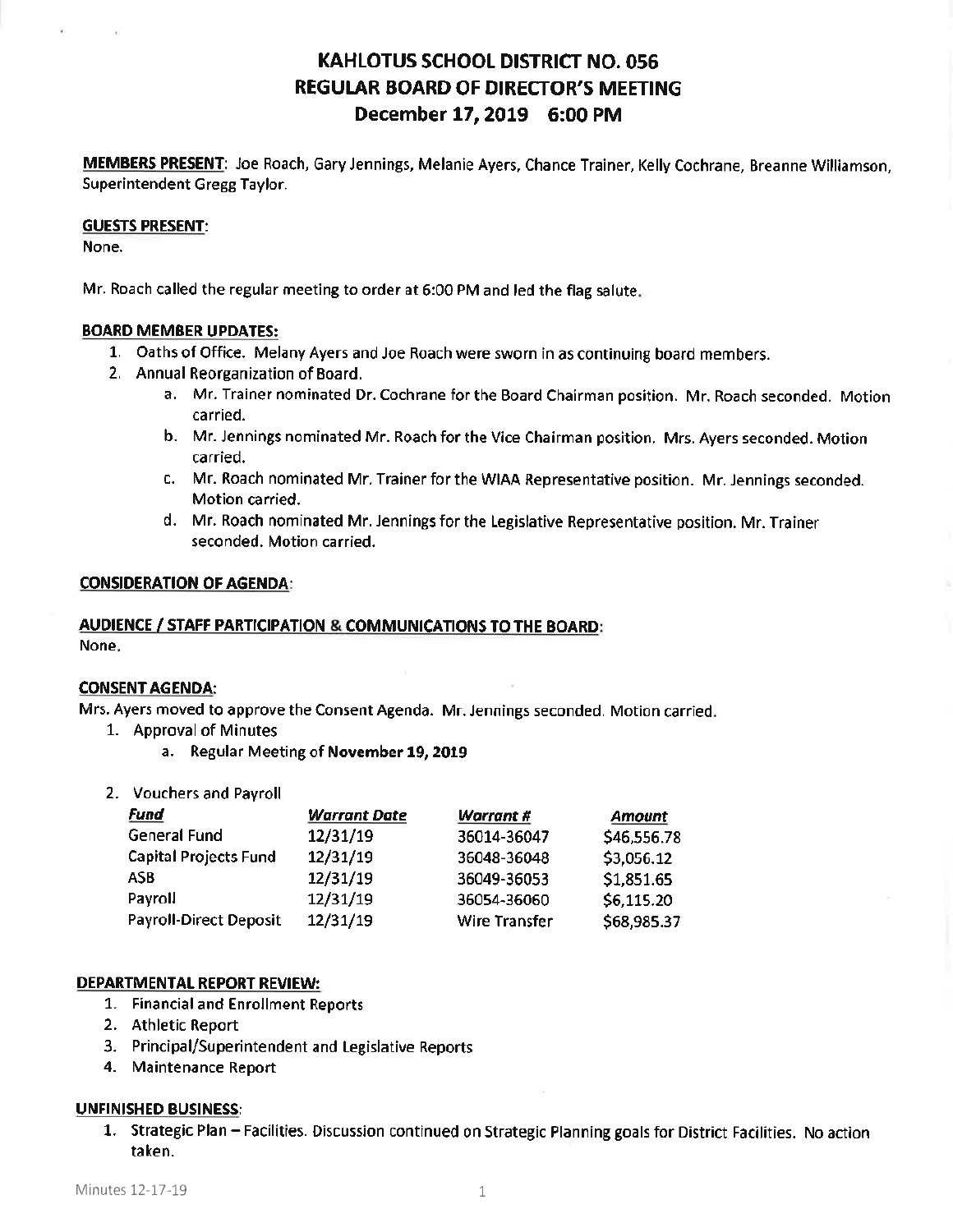#### **NEW BUSINESS:**

1. None.

#### **PERSONNEL:**

 $\mathbf{V}$ 

 $\mathcal{L}^{\mathcal{L}}$  . The set of  $\mathcal{L}^{\mathcal{L}}$ 

1. None.

The regular meeting was adjourned at 7:00pm.

## **EXECUTIVE SESSION:**

1. None

attest:

Secretary of the Board

Chairman, Board of Directors

 $-21 - 2020$ 

Date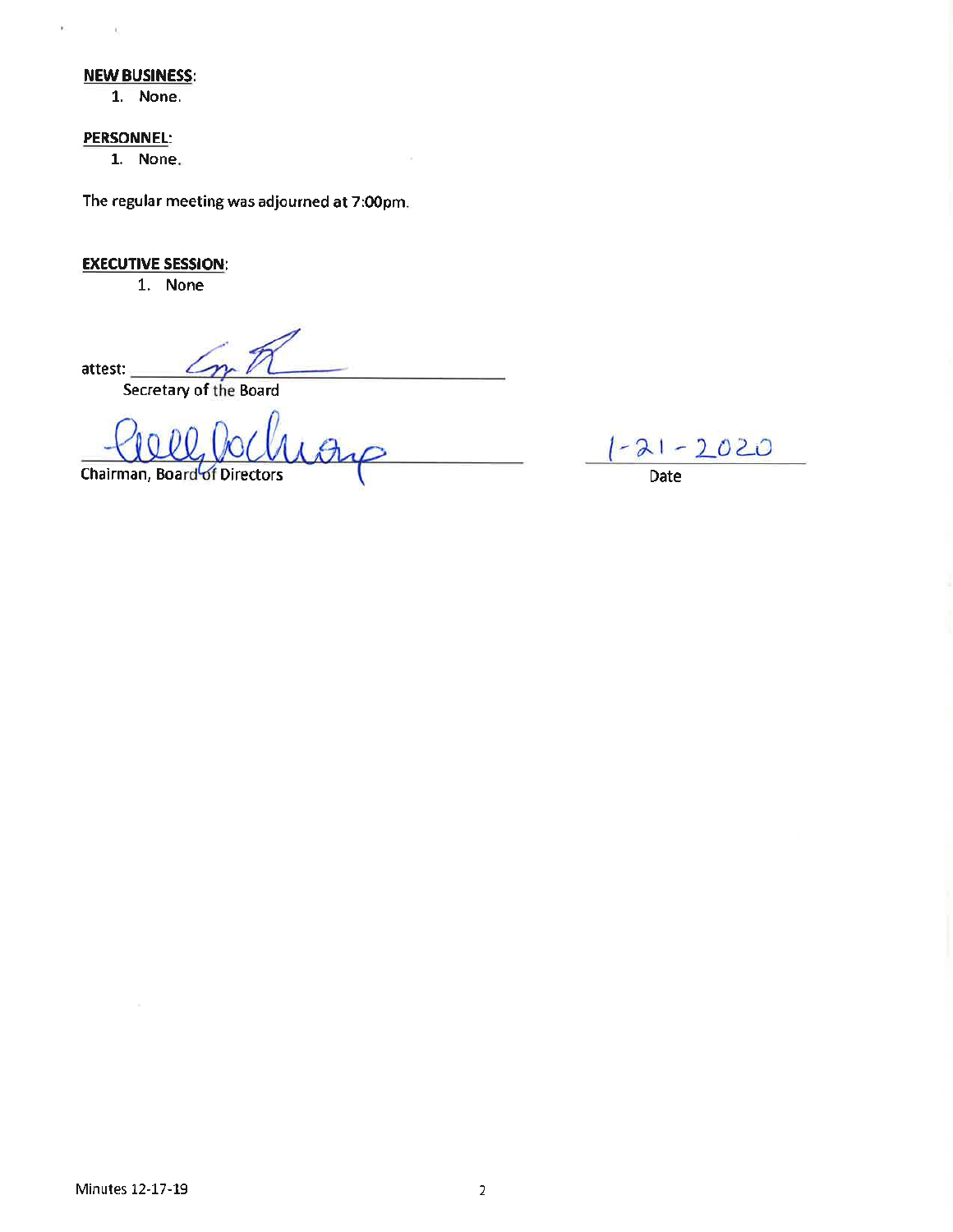# **KAHLOTUS SCHOOL DISTRICT NO. 056** REGULAR BOARD OF DIRECTOR'S MEETING July 30, 2019 7:00 PM

MEMBERS PRESENT: Joe Roach, Chance Trainer, Gary Jennings, Melanie Ayers, Kelly Cochrane, Breanne Williamson, Superintendent Gregg Taylor.

#### **GUESTS PRESENT:**

None.

Mr. Roach called the regular meeting to order at 7:00 PM and led the flag salute.

## **CONSIDERATION OF AGENDA:**

- 1. Executive Session, 60 minutes, Collective Bargaining Session (Executive Session, item 1)
- 2. 19-20 Calendar (New Business, item 4)

## AUDIENCE / STAFF PARTICIPATION & COMMUNICATIONS TO THE BOARD:

None.

#### **CONSENT AGENDA:**

Mrs. Ayers moved to approve the Consent Agenda. Mr. Jennings seconded. Motion carried.

- 1. Approval of Minutes
	- a. Regular Meeting of June 18, 2019
- 2. Vouchers and Payroll

| Fund                         | <b>Warrant Date</b> | <b>Warrant#</b> | Amount      |
|------------------------------|---------------------|-----------------|-------------|
| General Fund                 | 7/31/19             | 35749           | \$110.00    |
| General Fund                 | 7/31/19             | 35750-35777     | \$30,342.12 |
| <b>Capital Projects Fund</b> | 7/31/19             | 35778-35779     | \$96,928.39 |
| Payroll                      | 7/31/19             | 35780-35797     | \$30,603.59 |
| Payroll-Direct Deposit       | 7/31/19             | Wire Transfer   | \$66,972.47 |

#### DEPARTMENTAL REPORT REVIEW:

- 1. Financial and Enrollment Reports
- 2. Athletic Report
- 3. Principal/Superintendent and Legislative Reports
- 4. Maintenance Report

#### **UNFINISHED BUSINESS:**

1. Procedure Update: 5270P - Second reading. Mr. Jennings moved to adopt changes to procedure 5270P. Mrs. Ayers seconded. Motion carried.

#### **NEW BUSINESS:**

- 1. 19-20 Annual Budget Resolution #19-06. Mr. Jennings moved to adopt the 19-20 Annual Budget -Resolution #19-06. Mrs. Ayers seconded. Motion carried.
- 2. Cancelled Warrant #35724 (SEWASA). Mr. Jennings moved to cancel warrant #35724. Mr. Trainer seconded. Motion carried.
- 3. KSD Strategic Plan/Superintendent Goals. Mr. Taylor presented his Superintendent Goals for the 19-20 school year.
- 4. 19-20 Calendar. Mr. Jennings moved to adopt the revision to the 19-20 school year calendar (August 22 inservice removed). Dr. Cochrane seconded. Motion carried.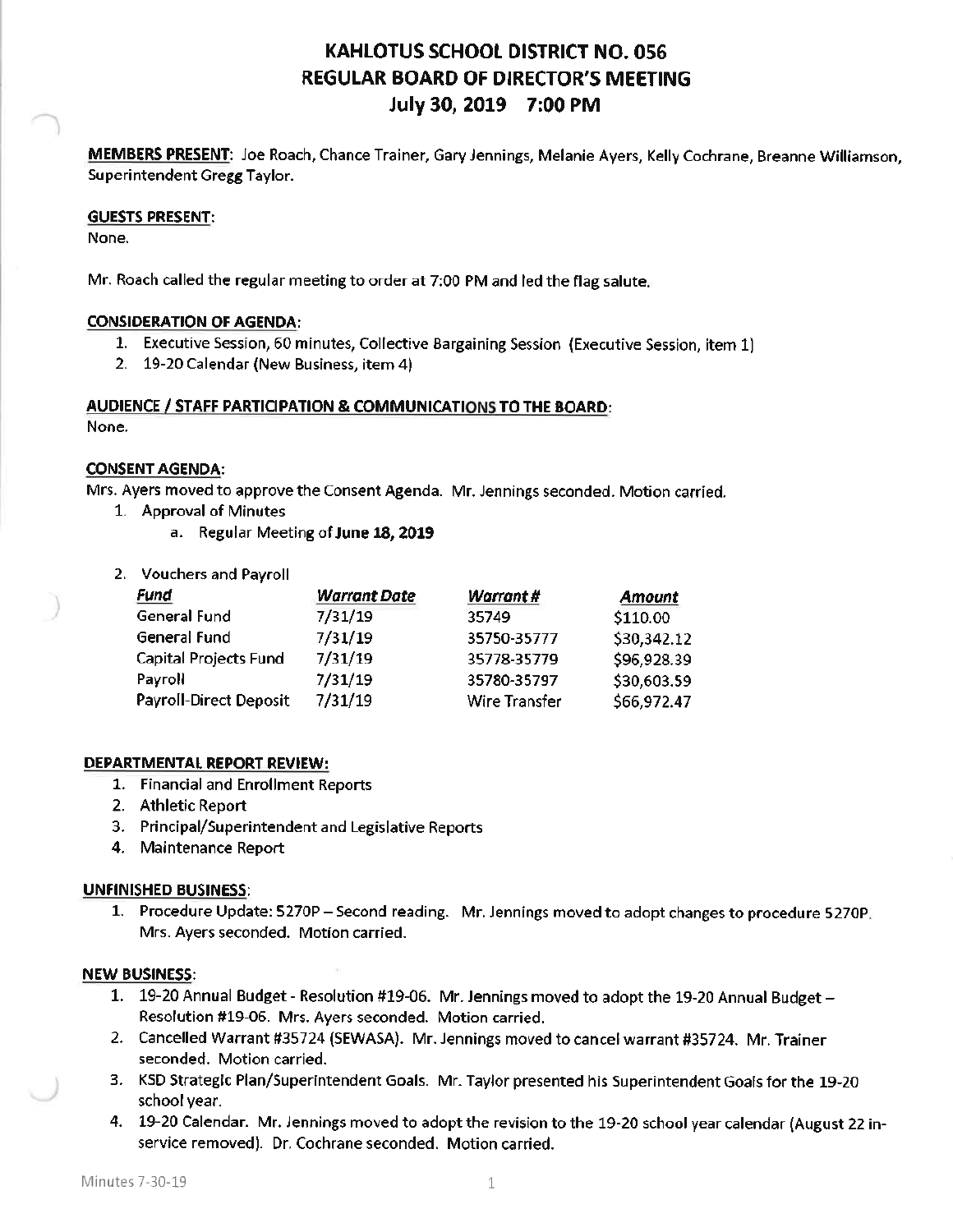#### **PERSONNEL:**

1. None.

The regular meeting was adjourned at 7:35pm.

## **EXECUTIVE SESSION:**

A sixty (60) minute executive session was held from 7:35pm-8:35pm to provide a Collective Bargaining update to the board.

attest: Secretary of the Board

Chairman, Board of Directors

2015

Date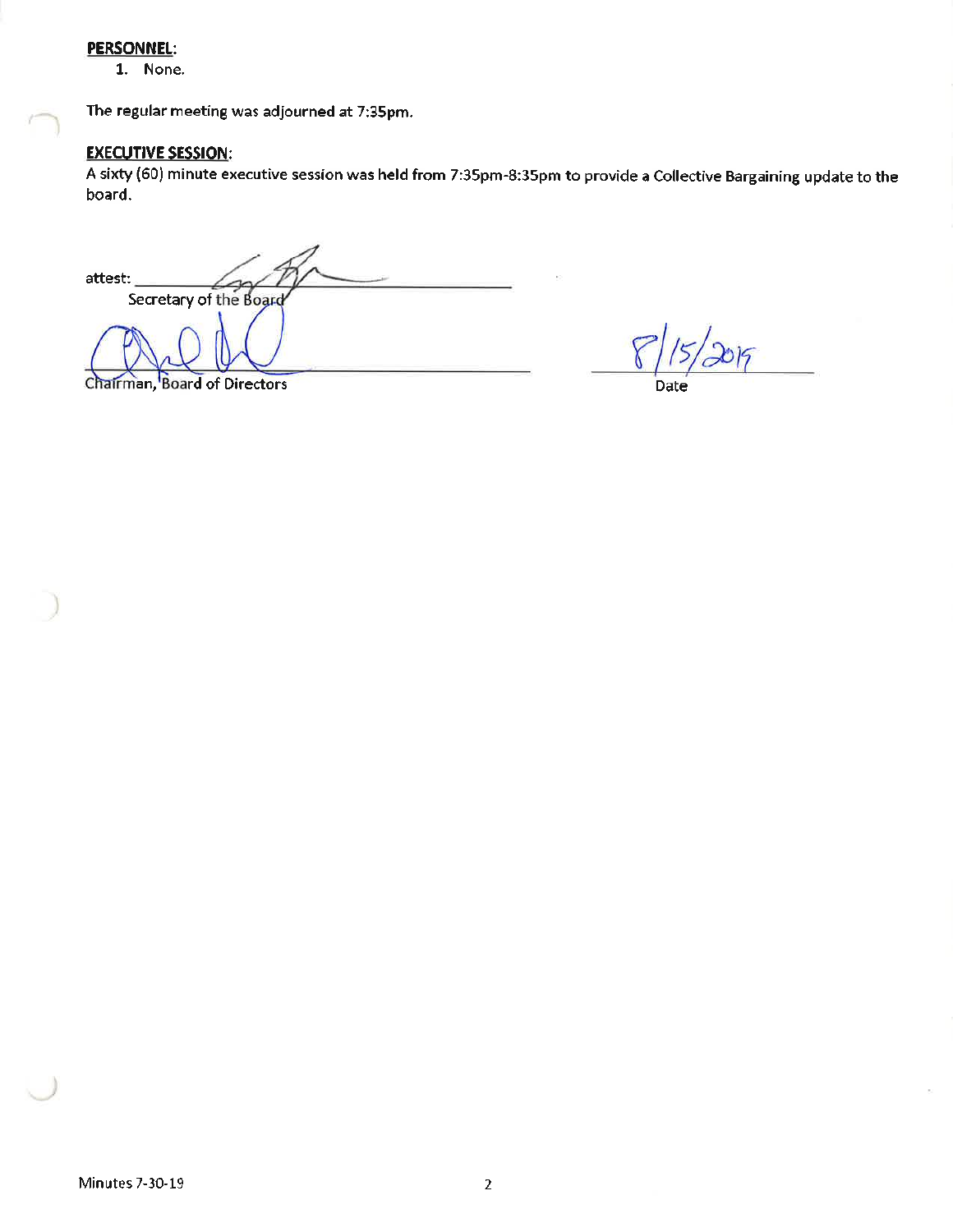# KAHLOTUS SCHOOL DISTRICT NO. 056 **BUDGET HEARING** JULY 30, 2019 6:30 P.M.

MEMBERS PRESENT: Superintendent Gregg Taylor, Business Manager Breanne Williamson, Board Chair Joe Roach, Gary Jennings, Melanie Ayers, Kelly Cochrane, Chance Trainer

**GUESTS PRESENT:** None.

**MINUTES:** 

Mr. Roach called the hearing to order at 6:30

Mrs. Williamson presented the proposed budget for the 2019-20 school year.

Questions from the Board were answered.

Hearing adjourned at 7:00pm.

attest: Secretary of the Board

Chairman, Board of Dir

Date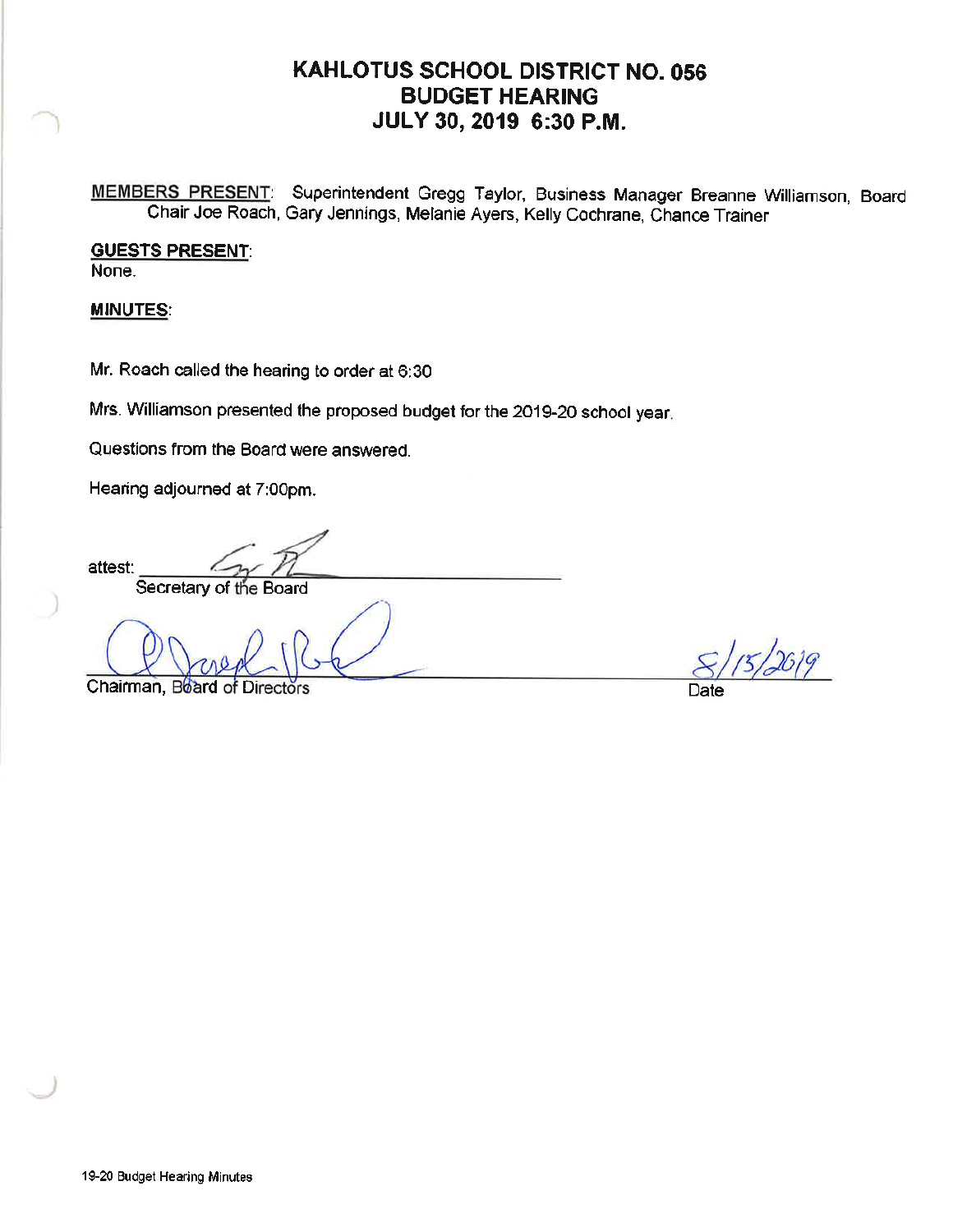# KAHLOTUS SCHOOL DISTRICT NO. 056 **REGULAR BOARD OF DIRECTOR'S MEETING** June 18, 2019 7:00 PM

MEMBERS PRESENT: Joe Roach, Chance Trainer, Gary Jennings, Melanie Ayers, Kelly Cochrane, Breanne Williamson, Superintendent Mark Bitzer.

#### **GUESTS PRESENT:**

None.

Mr. Roach called the regular meeting to order at 7:00 PM and led the flag salute.

#### **CONSIDERATION OF AGENDA:**

- 1. Executive Session, 30 minutes, Collective Bargaining Session (Executive Session, item 1)
- 2. 19-20 Business Teacher (Personnel, item 4)

## AUDIENCE / STAFF PARTICIPATION & COMMUNICATIONS TO THE BOARD:

1. Gregg Taylor was present to provide the board with an update on Collective Bargaining.

#### **CONSENT AGENDA:**

Mrs. Ayers moved to approve the Consent Agenda. Mr. Trainer seconded. Motion carried.

- 1. Approval of Minutes
	- a. Regular Meeting of May 21, 2019
- 2. Vouchers and Payroll

| Fund                          | <b>Warrant Date</b> | Warrant#             | <b>Amount</b> |
|-------------------------------|---------------------|----------------------|---------------|
| General Fund                  | 6/30/19             | 35703-35728          | \$20,695.03   |
| Capital Projects Fund         | 6/30/19             | 35729-35730          | \$12,890.25   |
| A.S.B. Fund                   | 6/30/19             | 35731-35734          | \$718.10      |
| Payroll                       | 6/30/19             | 35735-35748          | \$26,437.17   |
| <b>Payroll-Direct Deposit</b> | 6/30/19             | <b>Wire Transfer</b> | \$76,694.99   |

## **DEPARTMENTAL REPORT REVIEW:**

- 1. Financial and Enrollment Reports
- 2. Athletic Report
- 3. Principal/Superintendent and Legislative Reports
- 4. Maintenance Report

#### **UNFINISHED BUSINESS:**

1. None

## **NEW BUSINESS:**

- 1. Procedure Update: 5270P First reading. Mr. Roach completed the first reading of 5270P.
- 2. Budget Hearing Date. Dr. Cochrane moved to set the budget hearing date for July 16<sup>th</sup> at 6:30pm, prior to the regular board meeting. Mr. Jennings seconded. Motion carried.

## **PERSONNEL:**

- 1. 19-20 Administrative Contracts
- 2. 19-20 Business Manager & Secretary Contracts
- 3. 19-20 Classified Salary Schedule.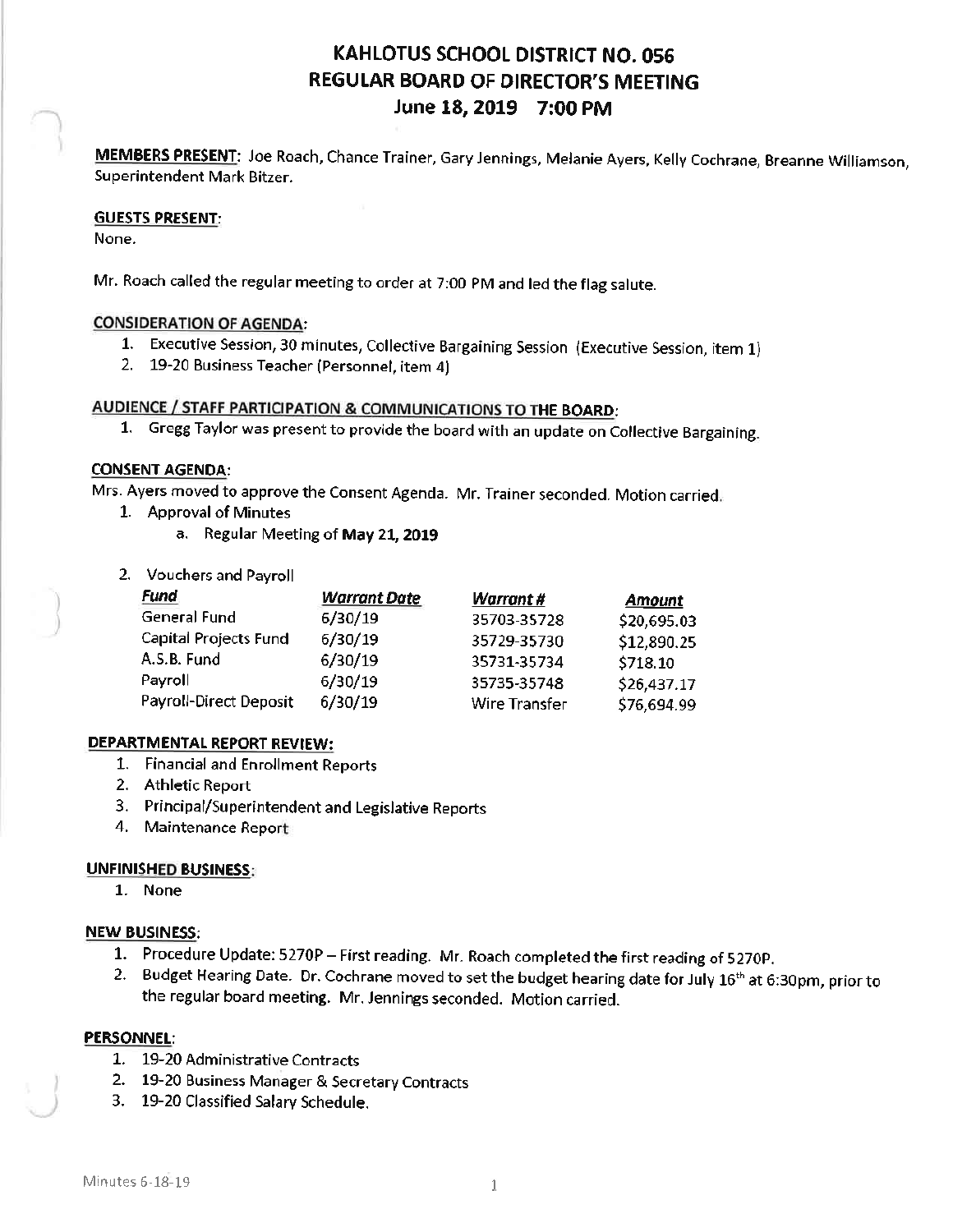- a. Personnel Items 1-3: Mr. Jennings moved to approve the 19-20 contracts for Administration, Business Manager and Secretary positions, plus the 2% IPD increase for all district staff. Dr. Cochrane seconded. Motion carried.
- 4. Business Teacher. Dr. Cochrane moved to hire Kyle Low for the position of 19-20 Business CTE Teacher. Mrs. Ayers seconded. Motion carried.

The regular meeting was adjourned at 7:50pm.

## **EXECUTIVE SESSION:**

A thirty (30) minute executive session was held from 7:50pm-8:20pm to provide a Collective Bargaining update to the board.

attest: Secretary of the Board

<u>| 30 | 2019 </u>  $\overline{z}$ 

Chairman, Board of Directors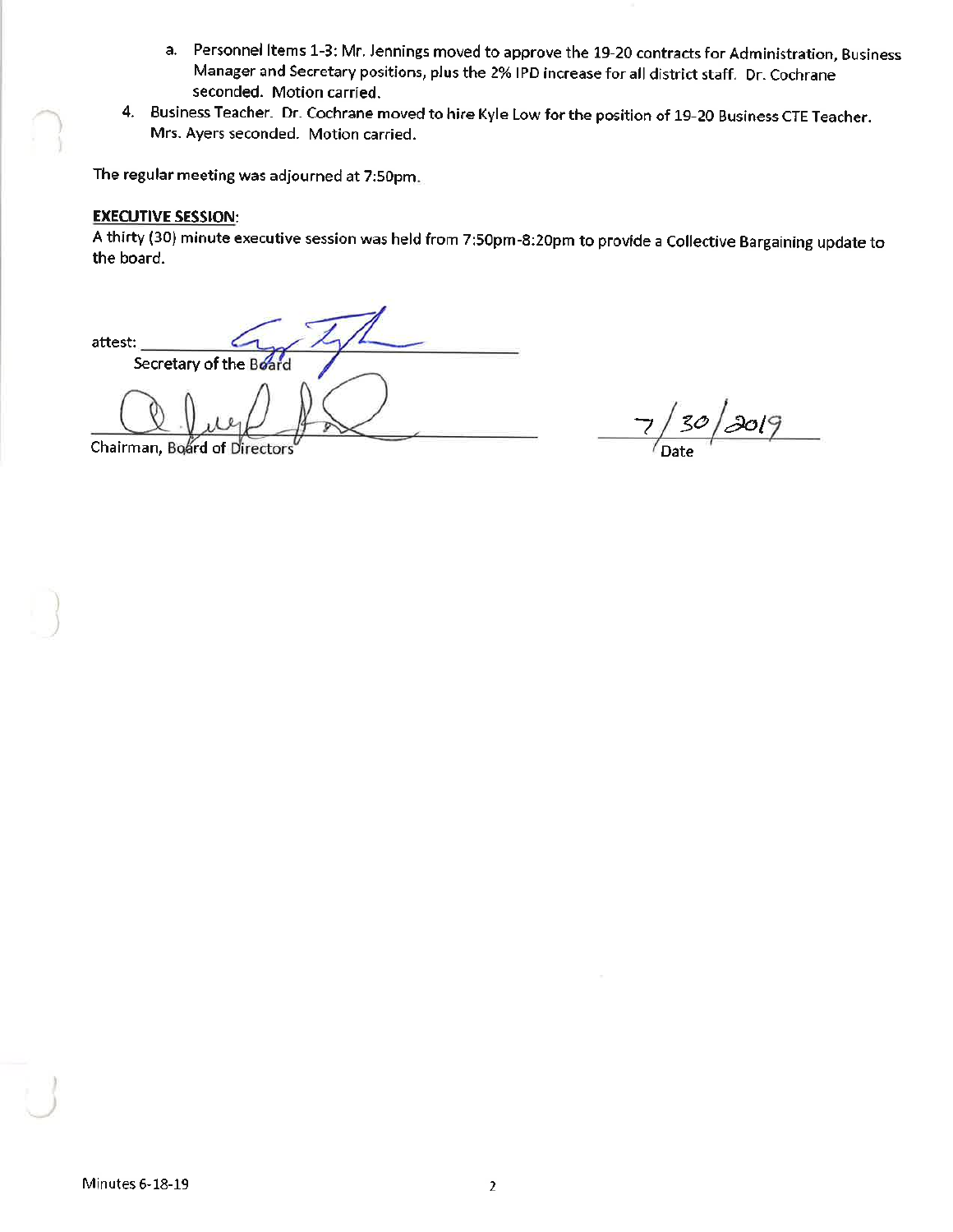## KAHLOTUS SCHOOL DISTRICT NO. 056 REGULAR BOARD OF DIRECTOR'S MEETING March 19, 2019 7:00 PM

MEMBERS PRESENT: Joe Roach, Chance Trainer, Gary Jennings, Melanie Ayers, Breanne Williamson, Superintendent Mark Bitzer. Kelly Cochrane (ABSENT).

#### GUESTS PRESENT:

None

Mr. Roach called the regular meeting to order at 7:00 PM and led the flag salute.

#### CONSIDERATION OF AGENDA:

None

#### AUDIENCE / STAFF PARTICIPATION & COMMUNICATIONS TO THE BOARD:

Samantha Cochrane - Audience participation. Mrs. Cochrane voiced her recommendation to re-align the K-1-2, by hiring a separate Kindergarten teacher.

#### CONSENT AGENDA:

Mrs. Ayers moved to approve the Consent Agenda. Mr. Trainer seconded. Motion carried.

- 1. Approval of Minutes
	- a. Regular Meeting of February 19, 2019
- 2. Vouchers and Payroll

| <b>Fund</b>            | <b>Warrant Date</b> | <b>Warrant#</b> | <b>Amount</b> |
|------------------------|---------------------|-----------------|---------------|
| Transp. Vehicle Fund   | 2/28/19             | 35556           | \$77,303.99   |
| General Fund           | 3/29/19             | 35557-35564     | \$48,997.65   |
|                        |                     | 35566-35588     |               |
| A.S.B. Fund            | 3/29/19             | 35589-35592     | \$627.40      |
| Payroll                | 3/29/19             | 35593-35606     | \$26,610.30   |
| Payroll-Direct Deposit | 3/29/19             | Wire Transfer   | \$60,682.75   |

#### FINANCIAL REPORT:

1. Financial and Enrollment Reports reviewed.

#### A.D. REPORT:

1. Athletic Report reviewed.

#### PRINCIPAL/SUPERINTENDENT REPORT:

1. Superintendent and Legislative Reports reviewed.

#### MAINTENANCE REPORT:

1. Maintenance Report reviewed.

#### UNFINISHED BUSINESS:

- 1. Life Flight membership info. The Board was informed that utilizing district funds to provide individual medical insurance for students would be considered a gift of public funds. No further action will be taken.
- 2. Bus drivers. Progress was reported on current bus driver applicants and training. Training is scheduled for Spring break.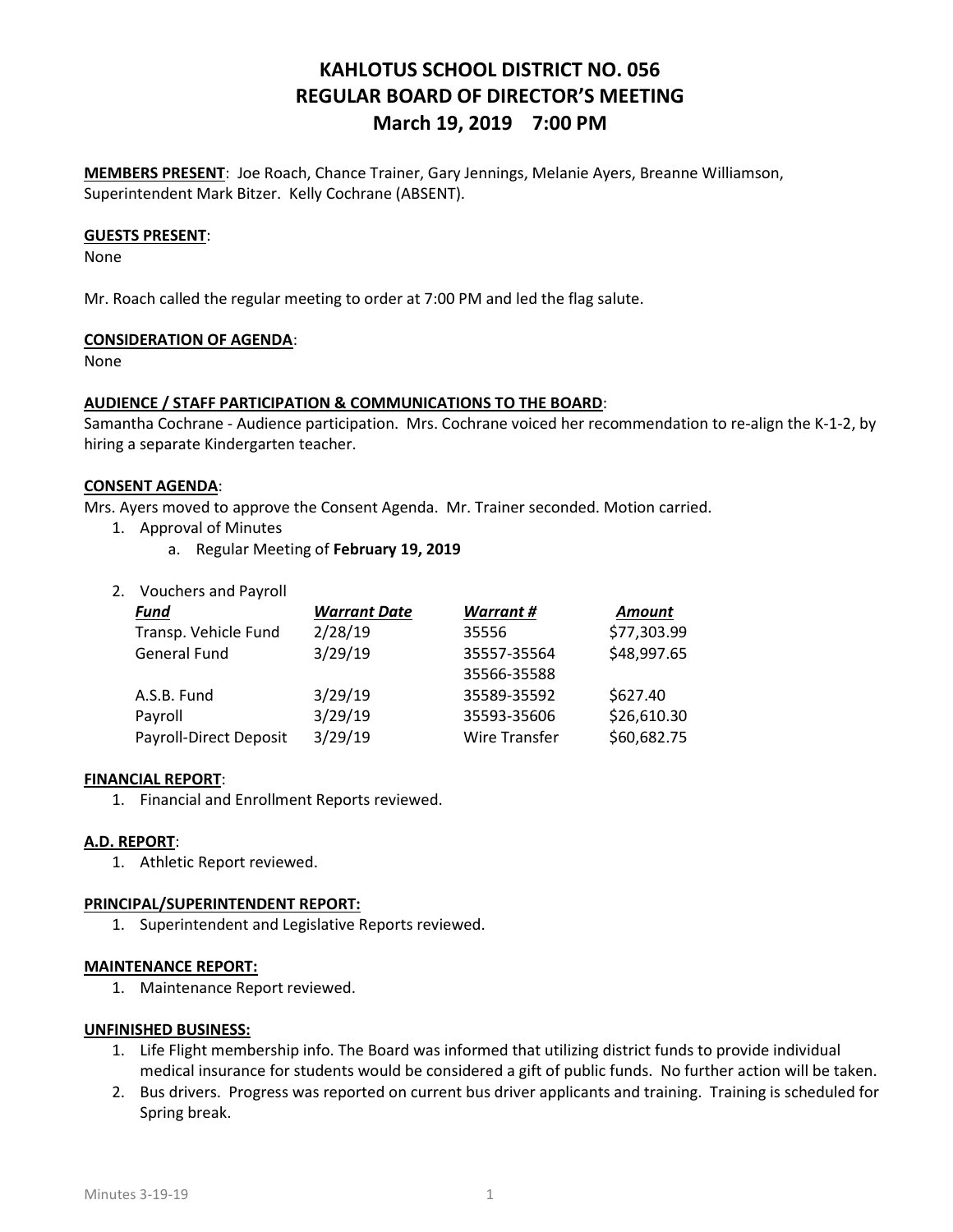3. Inventory surplus. Ag shop items (MOVED FROM NEW BUSINESS, ITEM 9). Mr. Jennings moved to approve the items presented as surplus. Advertisement will be placed as required. Mr. Trainer seconded. Motion carried.

#### NEW BUSINESS:

- 1. Policy update #6220 & 6220P. The first reading of policy 6220 and procedure 6220P was completed. The second reading and adoption will take place at the next board meeting.
- 2. Preschool-2<sup>nd</sup> grade re-alignment. Discussion was held on re-configuring the elementary grades. Mark will interview staff and report back on the best option for utilizing current staff mix to accommodate more individual instruction at the Preschool-Kindergarten level.
- 3. Secondary re-alignment . Discussion was held on re-organizing the history and business subjects of secondary grades for the 19-20 school year.
- 4. Resolution 19-01 Steam line project. Mrs. Ayers made a motion made to approve 19-01. Mr. Trainer seconded. Motion carried.
- 5. Budget extension (Capital Projects) Hearing date. Mr. Jennings moved to schedule Budget hearing for April 16<sup>th</sup> at 6:30pm. Mr. Trainer seconded. Motion carried.
- 6. Small works roster MRSC info. Information was shared on MRSC Small Works Rosters. A resolution will be prepared for the board for the next meeting to join MRSC.
- 7. Summer employment positions. Discussion was held on the number of temporary employment positions needed for Summer 2019. Tentatively, the following positions will be available. Maintenance – two (2) positions; Lifeguards – four (4) positions; Pool manager – one (1) position. The Pool manager hired may be non-certified, however current First Aid/CPR training will be a minimum requirement of employment.
- 8. 19-20 School year calendar Draft. Discussion was held on the 19-20 school year calendar. The Board approves draft as presented. The draft will be presented to the union for approval.
- 9. Inventory surplus Ag shop items. Moved to Unfinished Business #3.
- 10. Snow day make up. Discussion was held on snow day waivers. Mr. Jennings moved to apply for waivers for missed snow days, to makeup missed days, and schedule the last school day for June 13, 2019. Mr. Trainer seconded. Motion carried.

## PERSONNEL:

None.

The regular meeting was adjourned at 7:30pm

#### EXECUTIVE SESSION:

None.

attest: \_\_\_\_\_\_\_\_\_\_\_\_\_\_\_\_\_\_\_\_\_\_\_\_\_\_\_\_\_\_\_\_\_\_\_\_\_\_\_\_\_\_\_\_

Secretary of the Board

Chairman, Board of Directors **Date and Access 2018** Date Date Date Date

\_\_\_\_\_\_\_\_\_\_\_\_\_\_\_\_\_\_\_\_\_\_\_\_\_\_\_\_\_\_\_\_\_\_\_\_\_\_\_\_\_\_\_\_\_\_\_\_\_\_\_\_ \_\_\_\_\_\_\_\_\_\_\_\_\_\_\_\_\_\_\_\_\_\_\_\_\_\_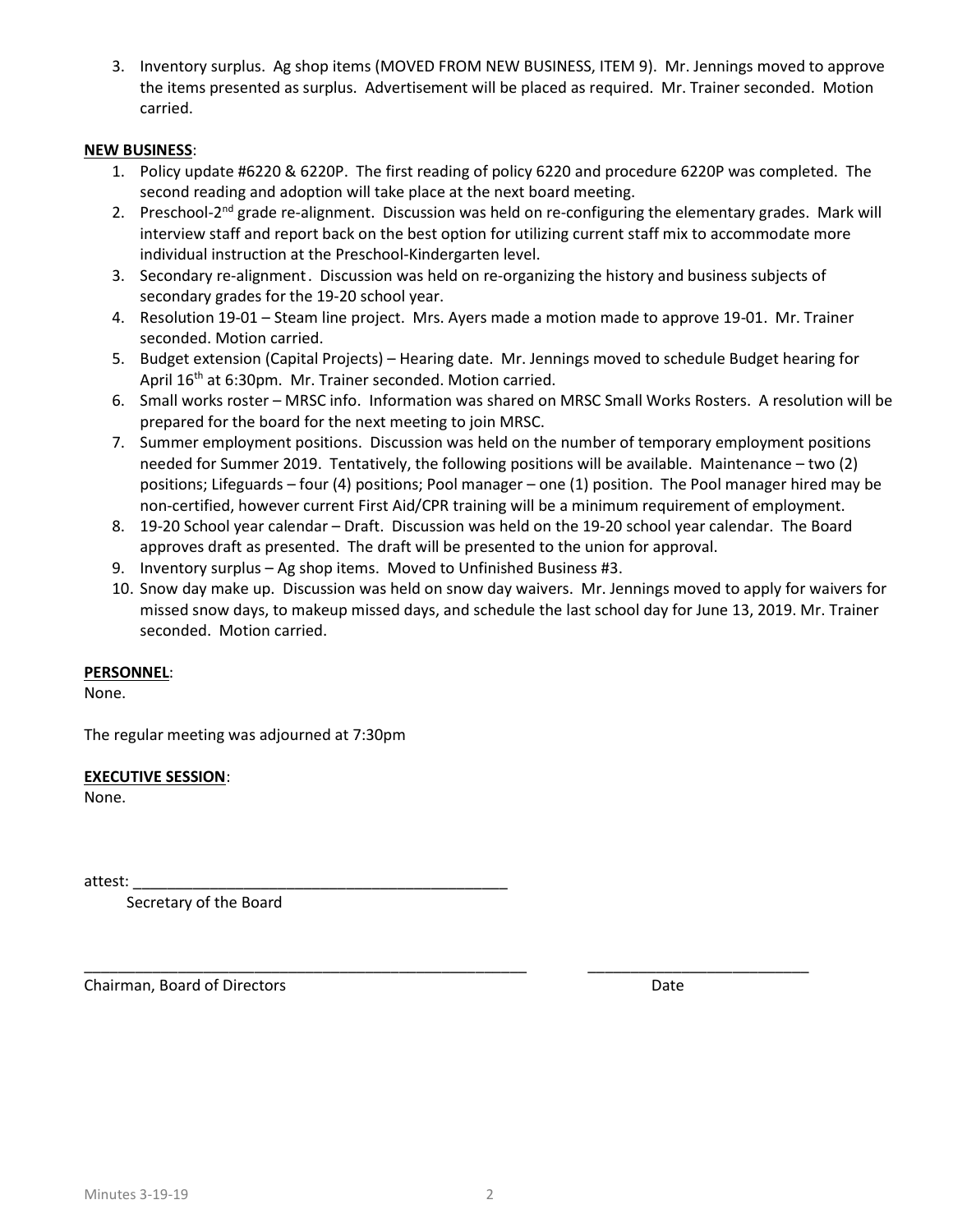# KAHLOTUS SCHOOL DISTRICT NO. 056 **REGULAR BOARD OF DIRECTOR'S MEETING** May 21, 2019 7:00 PM

MEMBERS PRESENT: Joe Roach, Chance Trainer, Gary Jennings, Melanie Ayers, Kelly Cochrane, Breanne Williamson, Superintendent Mark Bitzer.

#### **GUESTS PRESENT:**

None

Mr. Roach called the regular meeting to order at 7:00 PM and led the flag salute.

## **CONSIDERATION OF AGENDA:**

- 1. Interfund Loan Resolution 19-04 (Unfinished Business, item 3)
- 2. WIAA School Board Resolution 19-05 (New Business, item 4)
- 3. 19-20 School Year Extra-curricular options (New Business, item 6)

## AUDIENCE / STAFF PARTICIPATION & COMMUNICATIONS TO THE BOARD:

1. Gina VanHollebeke - bargaining meeting date and time proposal. First meeting date is scheduled for Monday, June 3rd at 5:00pm in the Kahlotus HS Library.

## **CONSENT AGENDA:**

Mrs. Ayers moved to approve the Consent Agenda. Mr. Trainer seconded. Motion carried.

- 1. Approval of Minutes
	- a. Regular Meeting of April 16, 2019
- 2. Vouchers and Payroll

| <b>Fund</b>                   | <b>Warrant Date</b> | <b>Warrant#</b> | Amount      |
|-------------------------------|---------------------|-----------------|-------------|
| <b>General Fund</b>           | 5/31/19             | 35652-35680     | \$23,640.02 |
| Capital Projects Fund         | 5/31/19             | 35681-35684     | \$68,513.78 |
| A.S.B. Fund                   | 5/31/19             | 35685-35687     | \$2,615.85  |
| Payroll                       | 5/31/19             | 35688-35702     | \$26,771.28 |
| <b>Payroll-Direct Deposit</b> | 5/31/19             | Wire Transfer   | \$60,932.99 |

## **DEPARTMENTAL REPORT REVIEW:**

- 1. Financial and Enrollment Reports
- 2. Athletic Report
- 3. Principal/Superintendent and Legislative Reports
- 4. Maintenance Report

## **UNFINISHED BUSINESS:**

- 1. Policy and procedure updates: #3210, 3205, 3205P, 5010P, 5011P Second Reading. Mr. Jennings moved to adopt policy and produres as presented. Mrs. Ayers seconded. Motion carried.
- 2. Elementary re-alignment/Pre-school cost. Discussion was tabled on the cost of a certificated preschool teacher. No action was taken.
- 3. Interfund Loan Resolution 19-04. Resolution 19-04 (approved on 4/16/19) was signed.

## **NEW BUSINESS:**

1. Approve 19-20 staff (Class, Certificated, Administrative). Mr. Jennings moved to approve 19-20 staff as presented. Mr. Trainer seconded. Motion carried.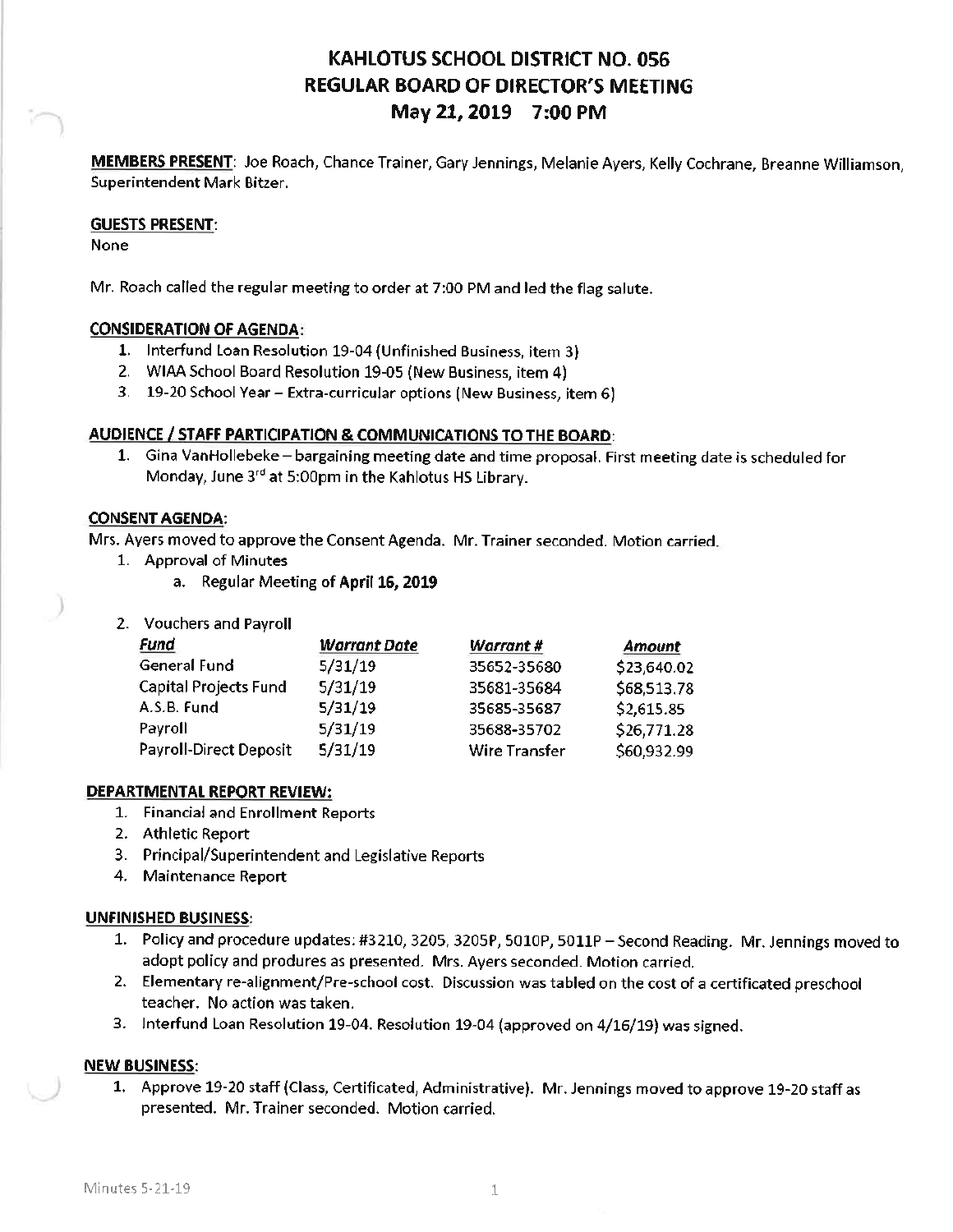- 2. 2019 Summer Help. Dr. Cochrane moved to approve summer help as presented. Mrs. Ayers seconded. Motion carried. Maintenance: Hailey Ayers, Ramon Sanchez. Lifeguards: Alicia Stanaway, Rihanna Conn, Joese Hartwell. Pool Manager: Connie Jennings.
- 3. Steam Line Project Bid Award.
	- a. Dr. Cochrane moved to accept base bid as presented. Mrs. Ayers seconded. Motion carried
	- b. Dr. Cochrane moved to approve Alternates 2, 4, 5 as presented. Mr. Jennings seconded. Motion carried.
	- c. Mr. Trainer moved to authorize Mr. Bitzer to sign the contract between Kahlotus School District and Professional Piping. Mr. Jennings seconded. Motion carried.
- 4. WIAA School Board Resolution 19-05. Mrs. Ayers moved to approve resolution 19-05. Mr. Trainer seconded. Motion carried.
- 5. 19-20 School Year Extra-curricular options. Discussion was held on offering after school programs to students during the 19-20 school year. No action was taken.

#### **PERSONNEL:**

1. None

The regular meeting was adjourned at 8:10pm.

#### **EXECUTIVE SESSION:**

A fifteen (15) minute executive session was held from 8:10pm-8:25pm to review the qualifications of an applicant for public employment. At 8:25 it was announced the executive session would be extended and the regular meeting would reconvene at 9:30pm.

#### **REGULAR MEETING - Continued**

The regular meeting reconvened at 9:30pm. Dr. Cochrane moved to offer Mr. Gregg Taylor the position of Superintendent of Kahlotus School District, effective July 1, 2019-June 30, 2019. Salary and Benefits will be determined at the next board meeting. Mr. Trainer seconded. Motion carried.

The regular meeting was adjourned at 9:35pm.

y of the Board

Chairman, Board of Dire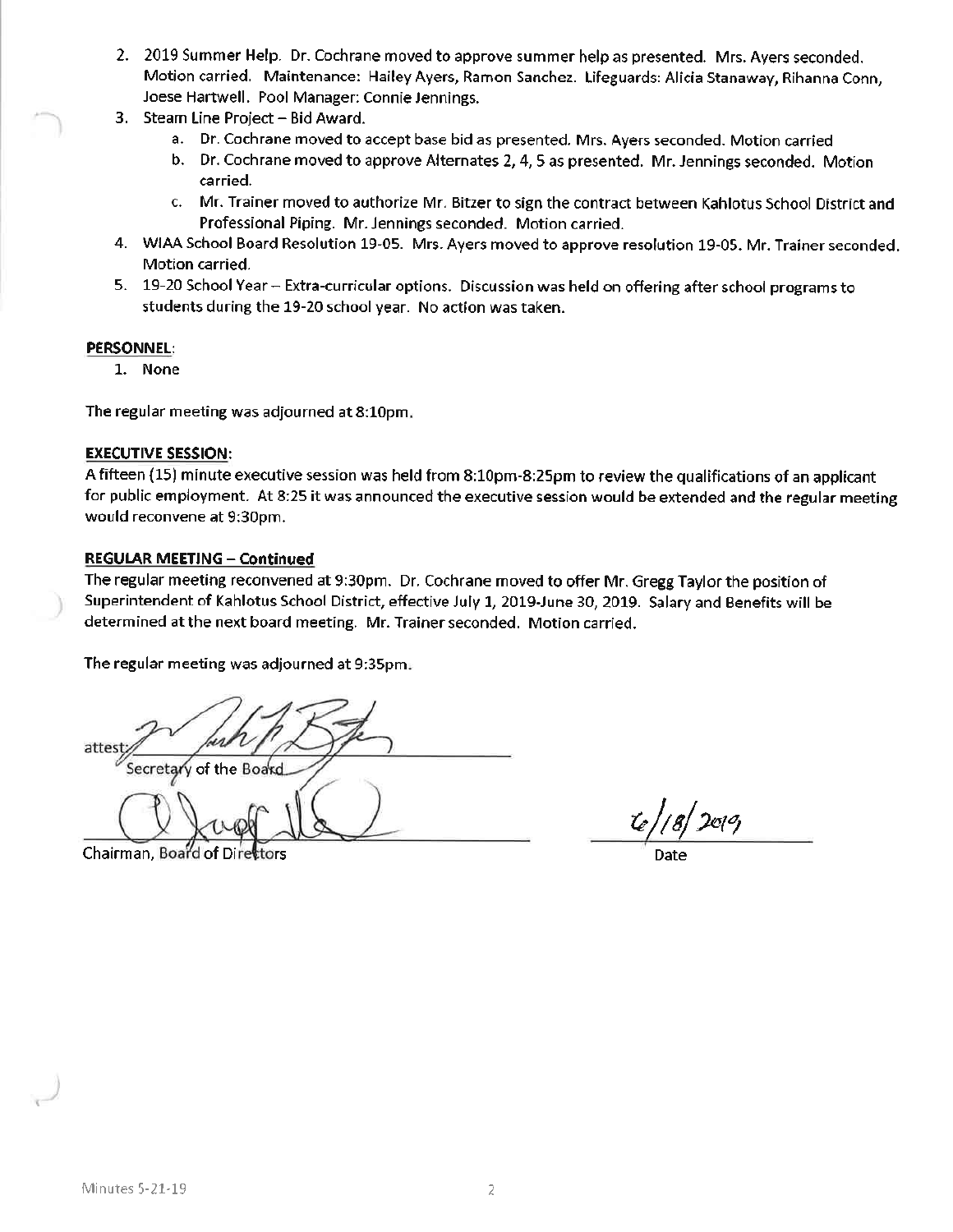# **KAHLOTUS SCHOOL DISTRICT NO. 056** SPECIAL BOARD OF DIRECTOR'S MEETING May 30, 2019 7:00 PM

MEMBERS PRESENT: Joe Roach, Chance Trainer, Gary Jennings, Melanie Ayers, Kelly Cochrane, Mark Bitzer.

#### **GUESTS PRESENT:**

Samantha Cochrane

Mr. Roach called the regular meeting to order at 7:01 PM and led the flag salute.

#### **NEW BUSINESS/PERSONNEL:**

1. Mr. Jennings moved to approve the Transitional Superintendent Contract (June 2019) for Gregg Taylor with a maximum of 50 hours. Mr. Trainer seconded. Motion carried.

The regular meeting was adjourned at 7:09pm.

attest secretary of the Board

Chairman, Board of Directors

 $118/2019$  $6/$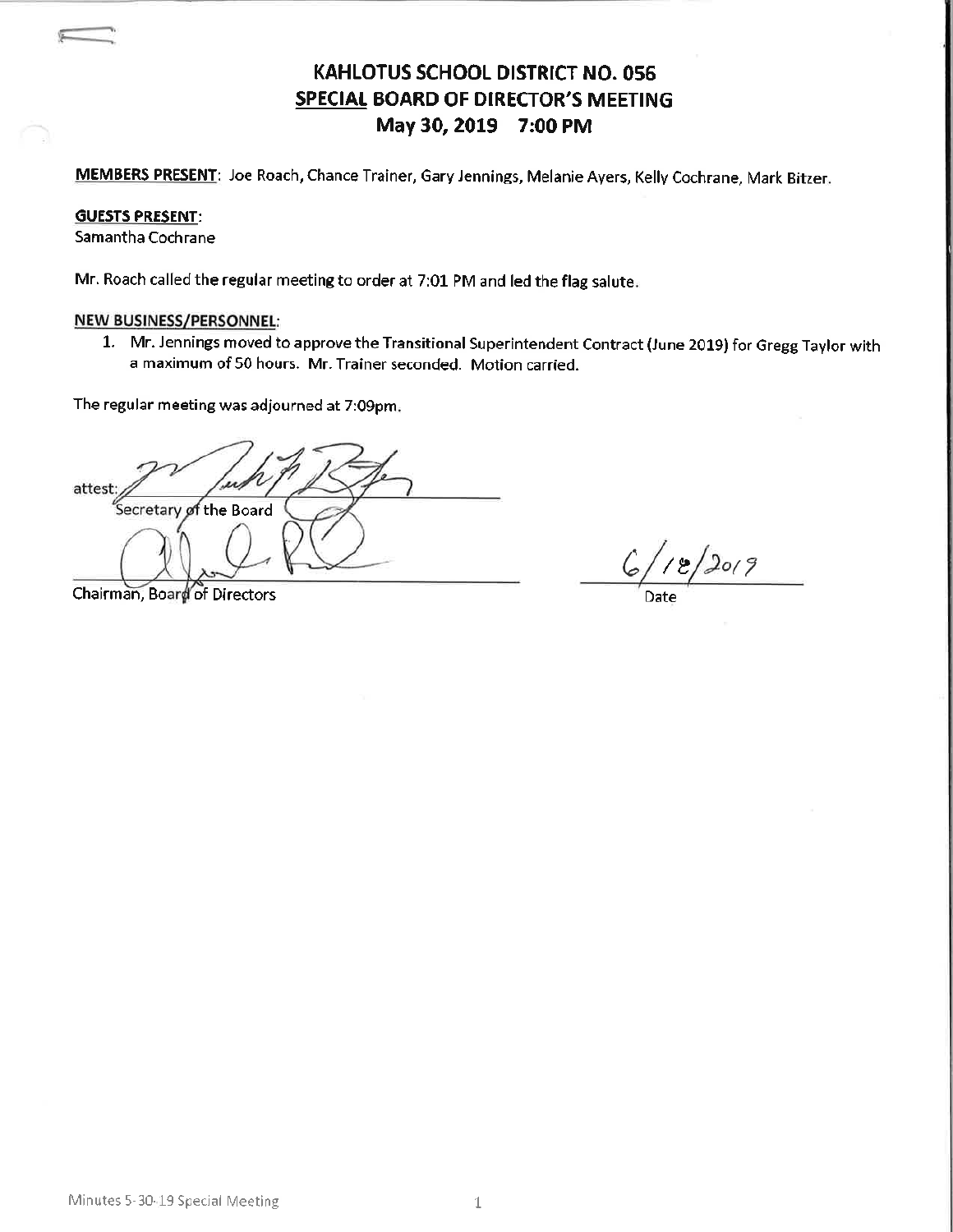## **KAHLOTUS SCHOOL DISTRICT NO. 056 REGULAR BOARD OF DIRECTOR'S MEETING** November 19, 2019 6:00 PM

MEMBERS PRESENT: Joe Roach, Gary Jennings, Melanie Ayers, Chance Trainer, Kelly Cochrane, Breanne Williamson, **Superintendent Gregg Taylor.** 

#### **GUESTS PRESENT:**

None.

Mr. Roach called the regular meeting to order at 6:00 PM and led the flag salute.

#### **CONSIDERATION OF AGENDA:**

#### AUDIENCE / STAFF PARTICIPATION & COMMUNICATIONS TO THE BOARD: None.

#### **CONSENT AGENDA:**

Mrs. Ayers moved to approve the Consent Agenda. Mr. Jennings seconded. Motion carried:

- 1. Approval of Minutes
	- a. Regular Meeting of October 15, 2019
- 2. Vouchers and Payroll

| Fund                          | <b>Warrant Date</b> | <b>Warrant #</b> | Amount      |
|-------------------------------|---------------------|------------------|-------------|
| <b>General Fund</b>           | 11/29/19            | 35959-35991      | \$57,008.23 |
| <b>Capital Projects Fund</b>  | 11/29/19            | 35992-35992      | \$2,537.24  |
| ASB                           | 11/29/19            | 35993-35998      | \$4,395.06  |
| Payroll                       | 11/29/19            | 35999-36013      | \$27,077.42 |
| <b>Payroll-Direct Deposit</b> | 11/29/19            | Wire Transfer    | \$70,403.51 |

## **DEPARTMENTAL REPORT REVIEW:**

- 1. Financial and Enrollment Reports
- 2. Athletic Report
- 3. Principal/Superintendent and Legislative Reports
- 4. Maintenance Report

## **UNFINISHED BUSINESS:**

1. Policy updates: 6700 & 6700P - Second Reading. Mr. Roach completed the second reading of policies 6700 & 6700P. Mr. Jennings moved for adoption. Mrs. Ayers seconded. Motion carried.

## **NEW BUSINESS:**

- 1. Resolution 20-02 Levy. Dr. Cochrane moved to approve resolution 20-02 for a two year levy at \$75,000. (Replacement Educational Programs and Operations). Mr. Jennings seconded. Motion carried.
- 2. Strategic Plan Facilities. Discussion was held on forming a strategic plan for maintaining and improving **District facilities.**
- 3. Void Check #35194. Mr. Trainer moved to void check #35194. Mrs. Ayers seconded. Motion carried.

## **PERSONNEL:**

1. None.

The regular meeting was adjourned at 8:10pm.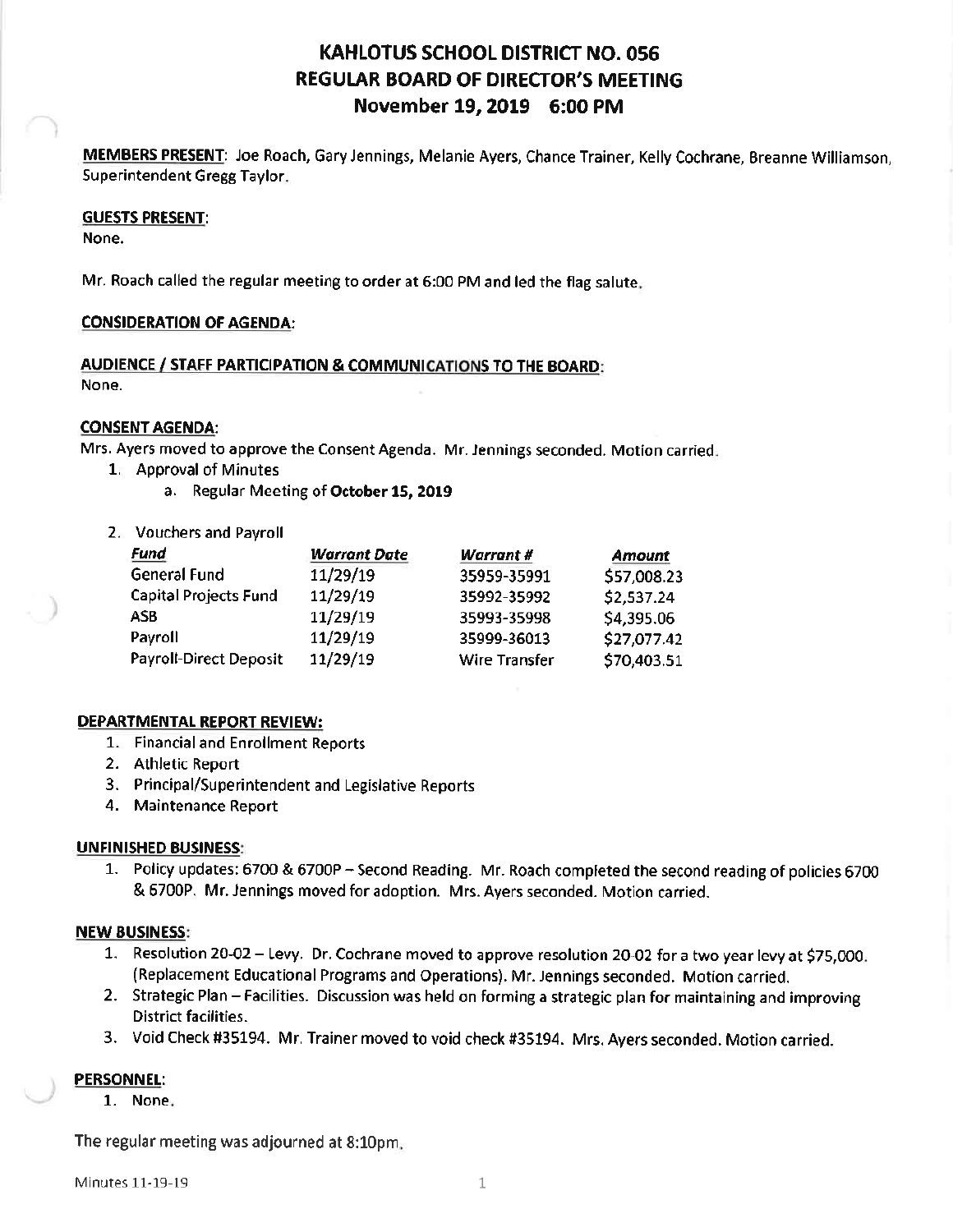## **EXECUTIVE SESSION:**

1. None

attest:<br>Secretary of the Board

Chairman, Board of Directors

 $12 - 17 - 19$ 

 $\overline{Date}$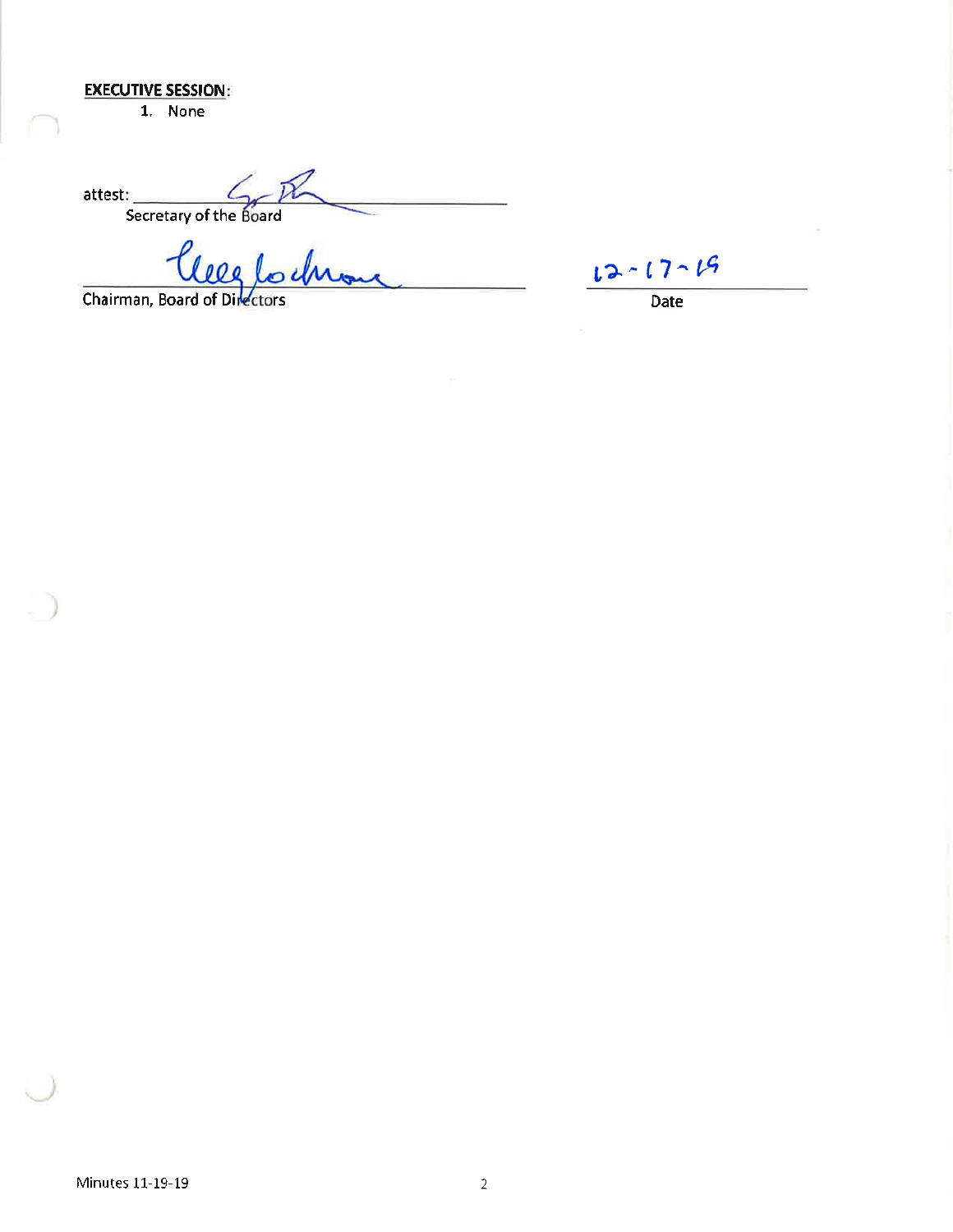# **KAHLOTUS SCHOOL DISTRICT NO. 056 REGULAR BOARD OF DIRECTOR'S MEETING** September 17, 2019 7:00 PM

MEMBERS PRESENT: Joe Roach, Chance Trainer, Gary Jennings, Melanie Ayers, Kelly Cochrane, Breanne Williamson, Superintendent Gregg Taylor.

#### **GUESTS PRESENT:**

None.

Mr. Roach called the regular meeting to order at 7:00 PM and led the flag salute.

## **CONSIDERATION OF AGENDA:**

Void Check #35758 - Connell Grange (New Business, item 6)

#### AUDIENCE / STAFF PARTICIPATION & COMMUNICATIONS TO THE BOARD: None.

#### **CONSENT AGENDA:**

Mrs. Ayers moved to approve the Consent Agenda. Mr. Trainer seconded. Motion carried.

- 1. Approval of Minutes
	- a. Regular Meeting of August 15, 2019
- 2. Vouchers and Payroll

| <u>Fund</u>                   | <b>Warrant Date</b> | Warrant #            | Amount      |
|-------------------------------|---------------------|----------------------|-------------|
| <b>General Fund</b>           | 9/30/19             | 35843-35882          | \$86,994.08 |
| <b>Capital Projects Fund</b>  | 9/30/19             | 35883-35883          | \$1,847.17  |
| ASB                           | 9/30/19             | 35884-35885          | \$569.79    |
| Payroll                       | 9/30/19             | 35886-35904          | \$32,904.49 |
| <b>Payroll-Direct Deposit</b> | 9/30/19             | <b>Wire Transfer</b> | \$69,239.45 |

## DEPARTMENTAL REPORT REVIEW:

- 1. Financial and Enrollment Reports
- 2. Athletic Report
- 3. Principal/Superintendent and Legislative Reports
- 4. Maintenance Report

## **UNFINISHED BUSINESS:**

1. None

## **NEW BUSINESS:**

- 1. Board meeting time OCT-FEB Meetings. Mr. Jennings moved to change the regular monthly meeting time to 6:00pm for the months of Oct-Feb. Mr. Trainer seconded. Motion carried.
- 2. 21-22 Levy discussion. Discussion was held by board on upcoming levy and deadlines for filing.
- 3. Inventory surplus. Mr. Trainer moved to approve the inventory surplus list as presented. Mel seconded. Motion carried.
- 4. Bus surplus (#13 and #15). Mr. Jennings moved to declare bus 13 and 15 as surplus. Mr. Trainer seconded. Motion carried.
- 5. Policy updates: 5011P & 6100. The first reading of policies 5011P and 6100 was completed.
- 6. Void Check #35758 Connell Grange (New Business, item 6). Mr. Jennings moved to void check #35758. Mr. Trainer seconded. Motion carried.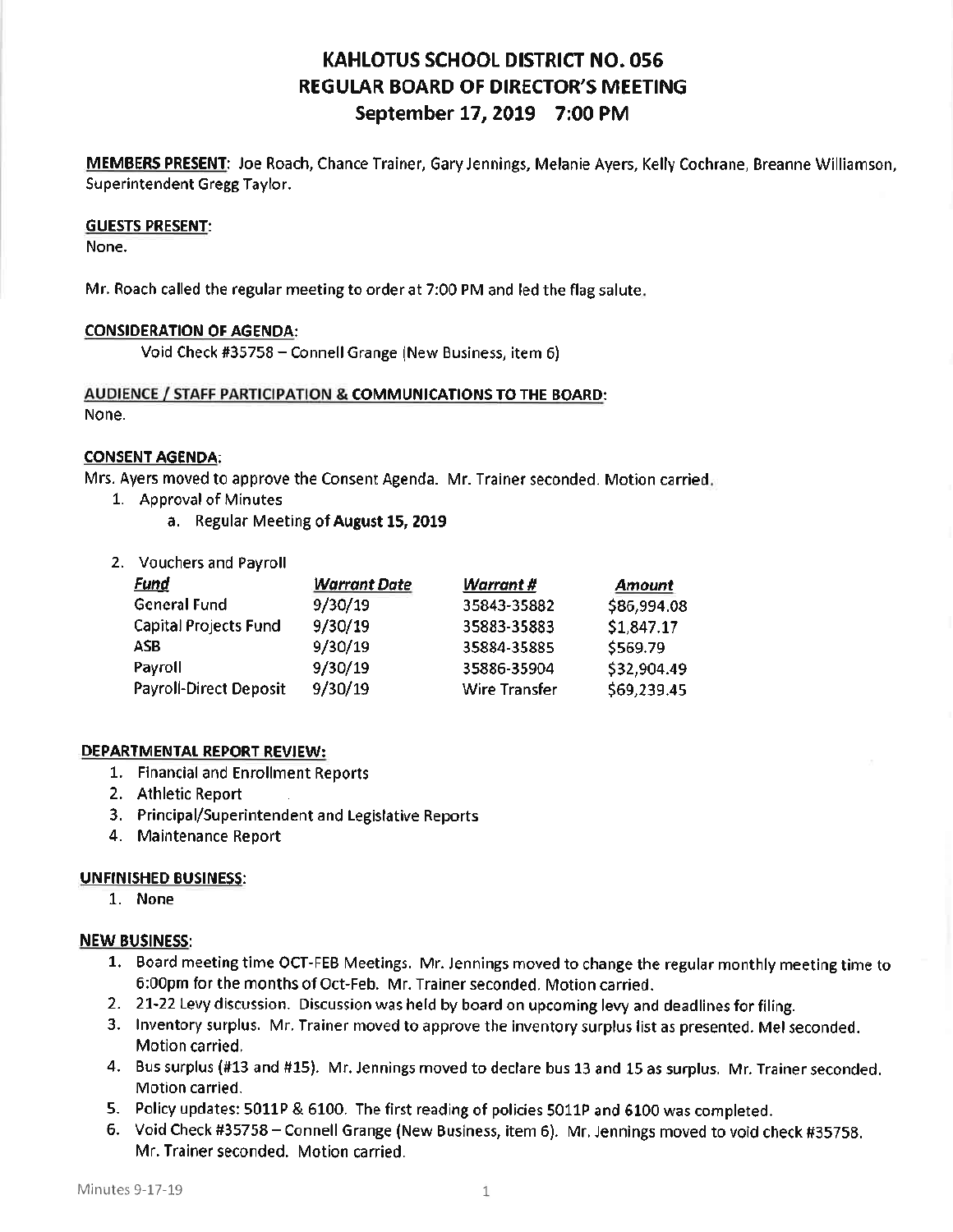## **PERSONNEL:**

1. None.

The regular meeting was adjourned at 7:40pm.

## **EXECUTIVE SESSION:**

attest: Secretary of the Board

ç.

Chairman, Board of Directors

 $10<sub>l</sub>$  $16/2019$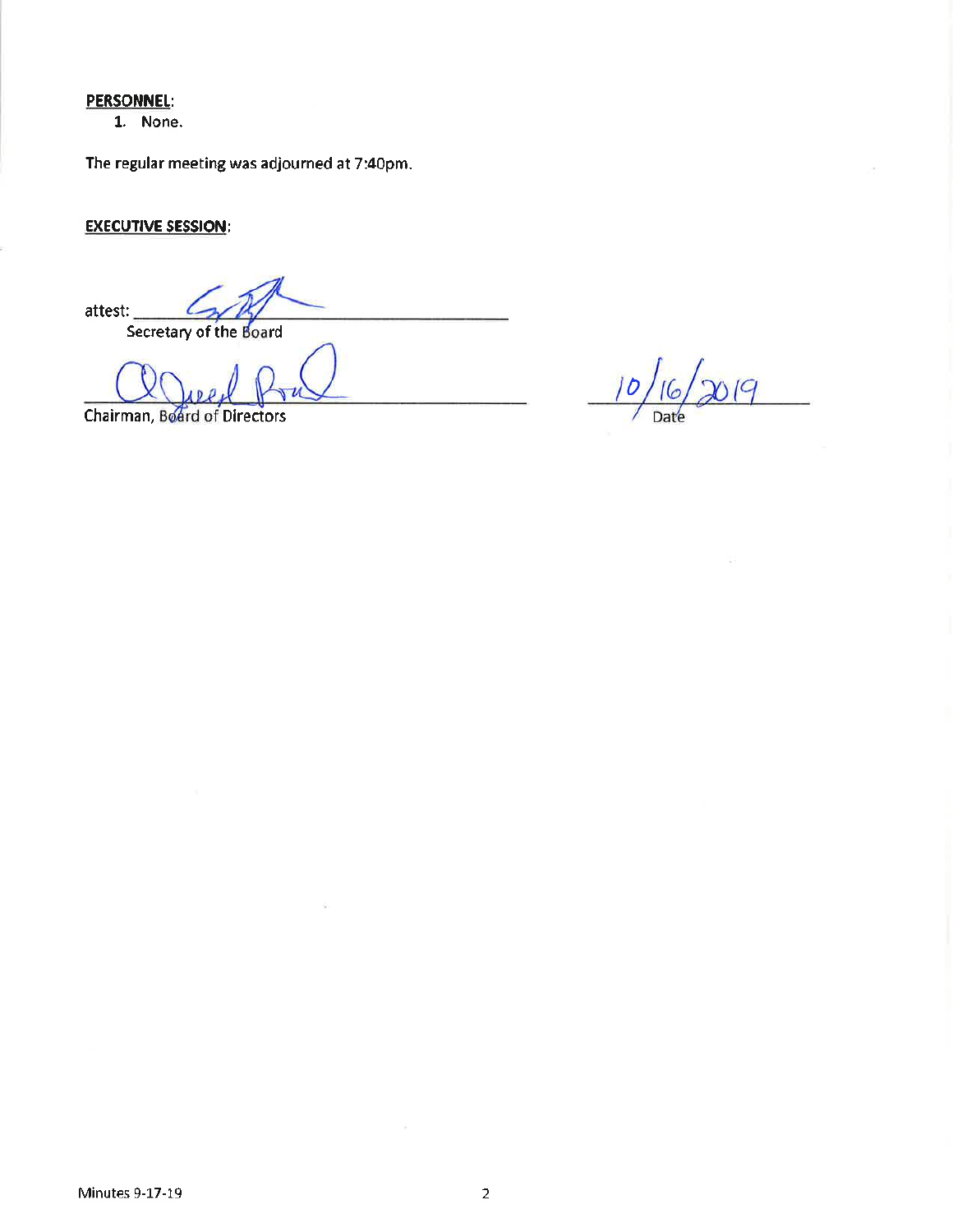# **KAHLOTUS SCHOOL DISTRICT NO. 056 REGULAR BOARD OF DIRECTOR'S MEETING** September 17, 2019 7:00 PM

MEMBERS PRESENT: Joe Roach, Chance Trainer, Gary Jennings, Melanie Ayers, Kelly Cochrane, Breanne Williamson, Superintendent Gregg Taylor.

#### **GUESTS PRESENT:**

None.

Mr. Roach called the regular meeting to order at 7:00 PM and led the flag salute.

## **CONSIDERATION OF AGENDA:**

Void Check #35758 - Connell Grange (New Business, item 6)

#### AUDIENCE / STAFF PARTICIPATION & COMMUNICATIONS TO THE BOARD: None.

#### **CONSENT AGENDA:**

Mrs. Ayers moved to approve the Consent Agenda. Mr. Trainer seconded. Motion carried.

- 1. Approval of Minutes
	- a. Regular Meeting of August 15, 2019
- 2. Vouchers and Payroll

| <u>Fund</u>                   | <b>Warrant Date</b> | Warrant #            | Amount      |
|-------------------------------|---------------------|----------------------|-------------|
| <b>General Fund</b>           | 9/30/19             | 35843-35882          | \$86,994.08 |
| <b>Capital Projects Fund</b>  | 9/30/19             | 35883-35883          | \$1,847.17  |
| ASB                           | 9/30/19             | 35884-35885          | \$569.79    |
| Payroll                       | 9/30/19             | 35886-35904          | \$32,904.49 |
| <b>Payroll-Direct Deposit</b> | 9/30/19             | <b>Wire Transfer</b> | \$69,239.45 |

## DEPARTMENTAL REPORT REVIEW:

- 1. Financial and Enrollment Reports
- 2. Athletic Report
- 3. Principal/Superintendent and Legislative Reports
- 4. Maintenance Report

## **UNFINISHED BUSINESS:**

1. None

## **NEW BUSINESS:**

- 1. Board meeting time OCT-FEB Meetings. Mr. Jennings moved to change the regular monthly meeting time to 6:00pm for the months of Oct-Feb. Mr. Trainer seconded. Motion carried.
- 2. 21-22 Levy discussion. Discussion was held by board on upcoming levy and deadlines for filing.
- 3. Inventory surplus. Mr. Trainer moved to approve the inventory surplus list as presented. Mel seconded. Motion carried.
- 4. Bus surplus (#13 and #15). Mr. Jennings moved to declare bus 13 and 15 as surplus. Mr. Trainer seconded. Motion carried.
- 5. Policy updates: 5011P & 6100. The first reading of policies 5011P and 6100 was completed.
- 6. Void Check #35758 Connell Grange (New Business, item 6). Mr. Jennings moved to void check #35758. Mr. Trainer seconded. Motion carried.